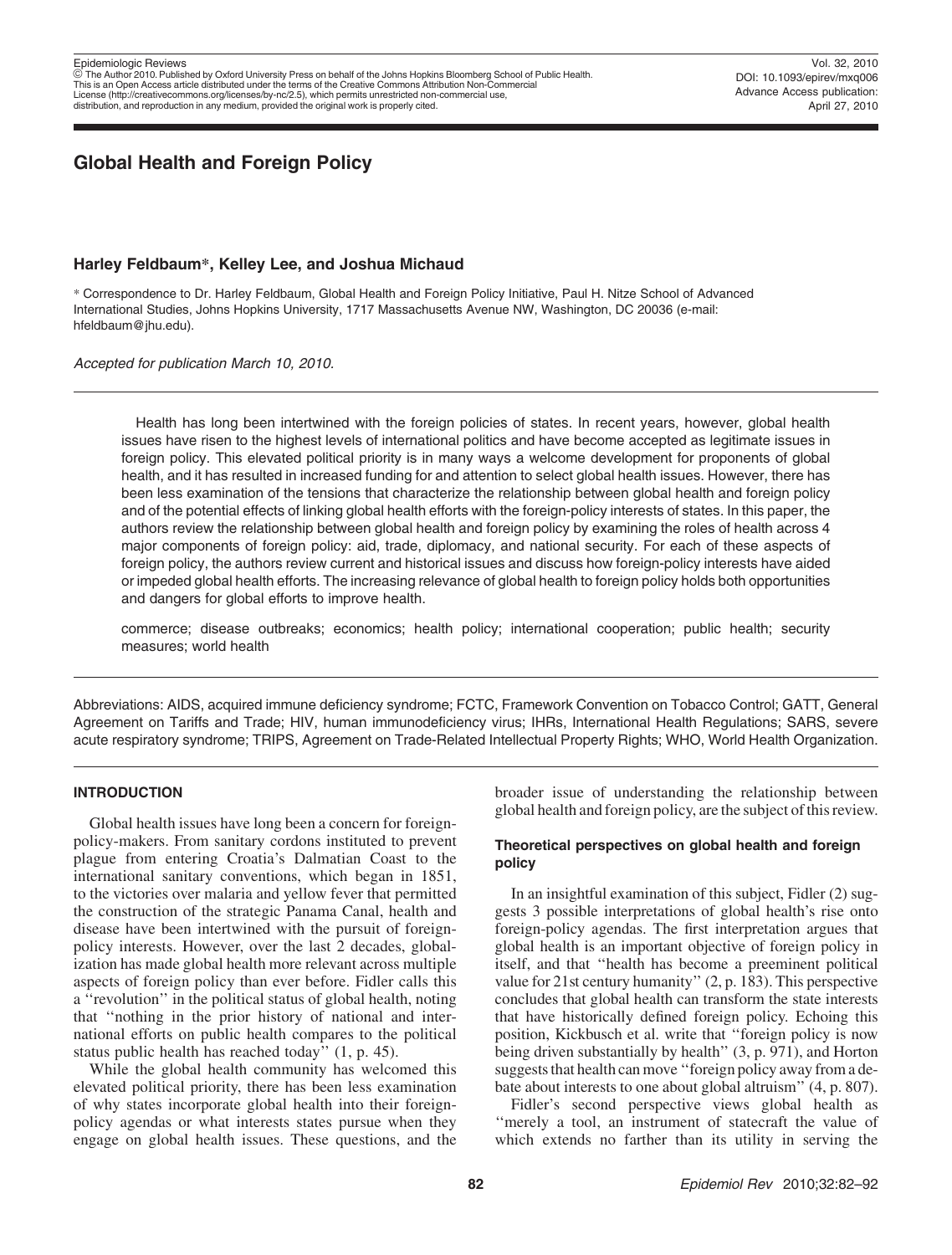material interests and capabilities of the state'' (2, p. 185). Far from being transformational, global health is simply another issue that foreign-policy-makers weigh against other state interests. This perspective, based on the realist theory of international relations, explains the recent political prominence of global health as a result of the growing impact of disease upon traditional security concerns: ''When diseases threaten, or show the potential to threaten, national security, military capabilities, geopolitical or regional stability, national populations, economic power, and trade interests, foreign policy makers take notice'' (2, p. 184).

Fidler's final perspective sees the relationship between global health and foreign policy as an evolving dynamic between foreign-policy imperatives and the science of global health. This perspective does not discount that state interests drive foreign policy, but it recognizes that influence runs both ways, arguing: ''Scientific principles... channel action on health in specific directions that neither ideology nor power politics can alter"  $(2, p. 186)$ .

#### Methods and limitations

In this article, we examine the available literature on global health and foreign policy for evidence supporting 1 or more of these theoretical perspectives. We review published articles organized around 4 key dimensions in the relationship between global health and foreign policy: aid, trade, diplomacy, and national security. Use of these 4 dimensions, modified from Fidler's hierarchy of foreignpolicy governance functions (5), enables a detailed study of the relationship between global health and specific areas of foreign-policy practice.

A limitation of this paper is that stringent selection criteria for inclusion of published articles are not useful for addressing such interdisciplinary questions. An understanding of the relationship between global health and foreign policy benefits from examining papers across a broad range of public health, political science, and international relations literature and from incorporating case studies of interactions between global health and foreign policy that are difficult to target with search strategies. We conducted searches in numerous databases (PubMed, MEDLINE, Social Science Citation Index, JSTOR, EconLit, and Science Direct), selecting articles that either directly addressed the relationship between global health and foreign policy or were case studies of an interaction between global health and 1 or more of the 4 dimensions of foreign policy. Thus, this paper is not a comprehensive assessment of every published article related to this subject; rather, we seek to provide a review of key existing literature that illuminates the relationship and tensions between global health and the aid, trade, diplomacy, and national security aspects of foreign policy.

## AID AND HEALTH

States engage in development assistance (including development assistance for health) for multiple reasons and with differing levels of commitment, but there is typically an explicit or implicit recognition of the value of such assistance to countries' foreign-policy objectives (6, 7). In

1961, when US President John F. Kennedy created the US Agency for International Development, he explicitly acknowledged the US security interest in providing aid to ward off the collapse of developing-country governments, which ''would be disastrous to our national security, harmful to our comparative prosperity, and offensive to our conscience'' (8). The United States and other countries continue to frame development aid in a foreign-policy context by linking aid to national security and economic interests (9, 10).

The foreign-policy rationale for aid has been clearly reflected in historical trends in development assistance. Since the end of World War II, large donor states have tended to focus bilateral and multilateral aid to support countries judged to be strategically linked to national security and economic interests (11–18). The basic institutional architecture for multilateral development aid—the World Bank, the International Monetary Fund, and the United Nations, along with specialized United Nations agencies such as the World Health Organization (WHO)—were created after World War II with the immediate goal of rebuilding and modernizing war-damaged societies and safeguarding the security of Western powers (19). Between the 1960s and the 1980s, aid from the United States and other Western countries ''reflected anti-communist Cold War tensions'' and focused on ''containing Soviet influence in Latin America, Southeast Asia, and Africa'' (20, p. 2). Promises of substantial US aid packages to Egypt and Israel facilitated their signing of the 1978 Camp David peace agreement, and since 1978 these 2 countries have ranked at the top of the list of recipients of US foreign assistance (21, 22). The top 6 recipients of US aid in 2008 were (in descending order) Israel, Afghanistan, Egypt, Jordan, Pakistan, and Iraq, indicating a clear preference for aiding strategically important partners instead of the poorest states (20).

#### Development assistance for health

Development assistance for health has generally followed the same trends as overall development assistance, but it is worthwhile to note 3 key, recent trends: the dramatic increase in funding, the growing number of actors and institutions, and the overwhelming focus on a single health condition, human immunodeficiency virus (HIV)/acquired immunodeficiency syndrome (AIDS) (23, 24).

According to 1 estimate, development assistance for health increased 4-fold from 1990 to 2007, from \$5.6 billion to \$21.8 billion per year, with more than half of this increase coming after 2000 (25). This represents a change from previous decades, which were characterized by low, stagnant levels of health assistance (26). This increasing volume of aid comes from and is funneled through an ever more complex set of actors: In a 2008 article, McColl  $(27)$ estimated that there are more than 40 bilateral donors, 26 United Nations agencies, 20 global and regional funding mechanisms, and 90 distinct initiatives involved in development assistance for health.

Efforts to fight HIV/AIDS received most of the increased development assistance for health. International resources for HIV/AIDS grew from a relatively paltry \$292 million in 1996 to over \$10 billion in 2007, quadrupling from 2001 to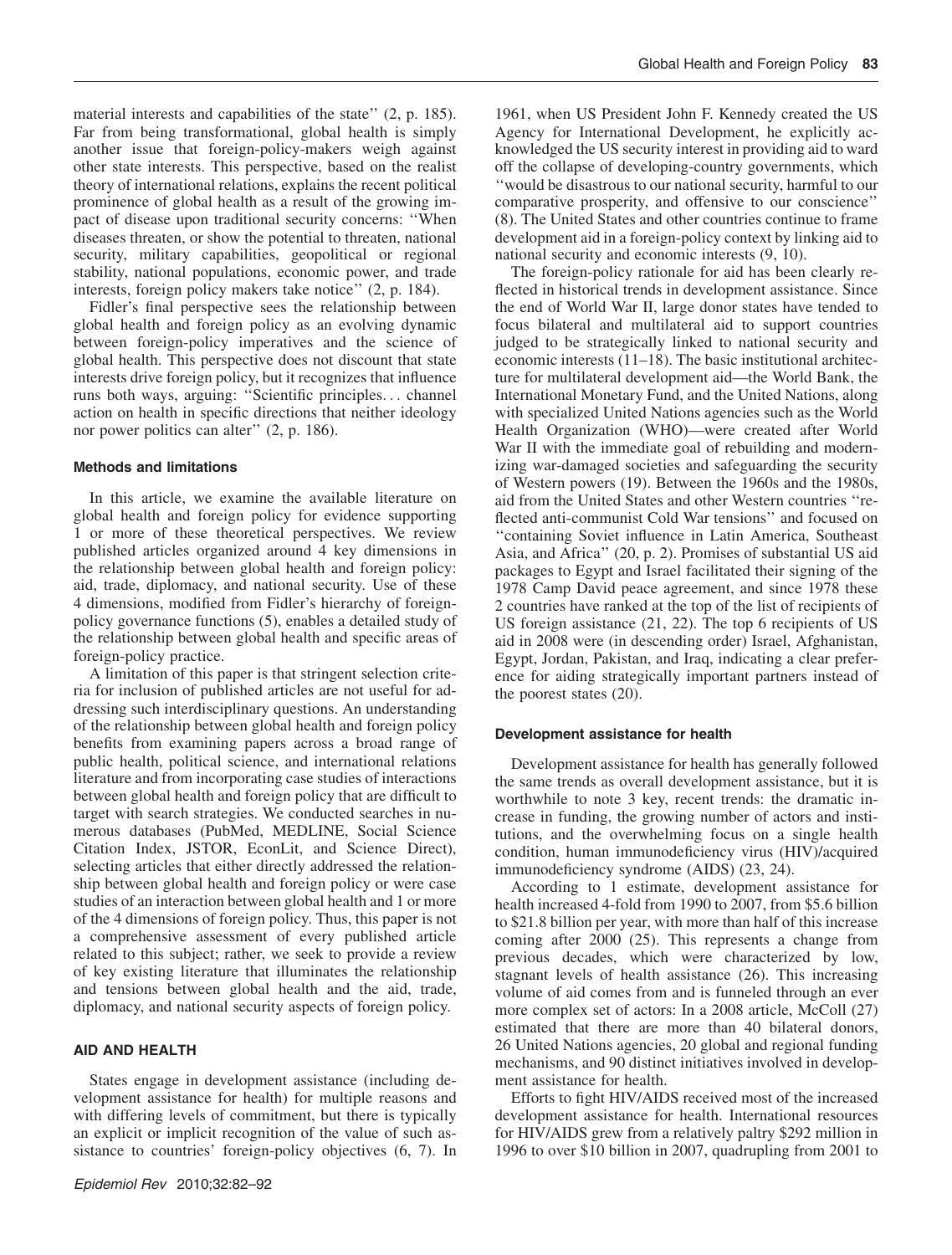2007 alone (28, 29). While HIV/AIDS support drew just 5% of all development assistance for health in 1998, by 2007 it constituted 47% of all development assistance for health (30). This trend is likely to continue: The Obama administration's proposed global health budget dedicates fully 70% of US official development assistance for health to HIV/ AIDS (31). It is worth noting that while the growth in US development assistance for health increased an impressive 208% between 2001 and 2007, it was eclipsed by the growth in aid for government/civil society/democratization efforts (often highly linked to foreign-policy objectives), which grew 260% during the same period (32).

# Foreign policy links to development assistance for health trends

Foreign-policy considerations underlie much of the remarkable growth in development assistance for health, from rising concerns about the national security and economic implications of health disparities to the perception of health assistance as an important ''soft power'' tool, to shifting domestic political perceptions of global health issues (33, 34). In some cases, development assistance for health has been clearly and directly linked to national security. Since 2001, many donors have supported ''health security'' aid to reduce the threat of natural and intentional outbreaks of infectious diseases (35–37). For example, aid for international influenza surveillance and pandemic planning and response programs was virtually nonexistent prior to the emergence the H5N1 avian influenza virus, but with the growing perception that an influenza pandemic presents a direct security threat (38), more than \$2 billion was provided to combat the disease between 2004 and 2008 (39).

Other development assistance for health efforts is linked in a more indirect fashion to foreign policy and national security goals. Iraq, for example, received the greatest share of health-related development assistance of any country in the North Africa/Middle East region during 2002–2004, reflecting US and European interests in using health as part of its effort to foster a stable, pro-Western government there (40). Still other development assistance for health programs has been justified on the basis of the relatively intangible benefits it provides, such as increased goodwill or trustbuilding. For instance, the US President's Emergency Plan for AIDS Relief has been touted as promoting positive views of the United States on the African continent (41, 42).

Foreign-policy extensions of domestic political priorities have also shaped development assistance for health. Perlman and Roy observed that ''the orientation of [development assistance for health] had been heavily influenced by political changes in the United States and Great Britain'' (7, p. 14). For example, during the conservative Thatcher (United Kingdom) and Reagan (United States) administrations, funding for family planning and social services was cut sharply to reflect these governments' priorities. The President's Emergency Plan for AIDS Relief, the largest bilateral health aid program ever, had origins rooted in US domestic politics, as President George W. Bush proposed the program partly in response to lobbying from his political base (43).

## Foreign policy and development assistance for health

The character and amount of development assistance for health has major implications for the health of populations in poor countries, because external donor support can comprise a large percentage of their health spending (28, 44). This makes development assistance for health that is guided more by donor interests than by scientific evidence or the priorities of recipients a concern for global health proponents (45). While there is some evidence of increasing correlation between development assistance and recipient countries' overall burdens of disease (25), multiple studies demonstrate a continuing and significant disconnect between aid and the burden of health conditions, including maternal mortality (46) and malaria (47), and the disability-adjusted life years measure (48). However, even in cases where development assistance for health has been driven primarily by narrow foreign-policy concerns, health benefits can be realized; for example, US health aid for Egypt, an integral part of US Middle East policy, has helped the country achieve dramatic declines in child mortality (49). Thus, foreign policy's powerful influence on development assistance for health leaves many pressing global health battles underresourced but allows global health efforts that do align with foreignpolicy interests to receive significant political support and funding.

# TRADE AND HEALTH

The relationship between trade and health forms part of a long history of commercial exchange between human societies, dating from the 19th century BC through the extension of trade to India and China along the Silk Road and the expansion of trade by sea from the 15th century onward (50, 51). As trade has evolved in geographic reach, scale, mode, and type of commodity, so too have the human health implications. Most directly, the coming together of human populations through trade can spread communicable diseases, and commodities exchanged also have the potential to harm (e.g., tobacco) or promote (e.g., fruits and vegetables) health.

Since 1945, the world trading system has expanded rapidly. Built on the General Agreement on Tariffs and Trade (GATT) signed in 1947 and expanded through the creation of the World Trade Organization in 1995, the world trading system has grown from 23 member states to 153. Today, the World Trade Organization oversees the implementation of more than 20 trade agreements covering a vast range of trade matters, including agriculture, trade in services, and trade-related intellectual property rights. There is also a growing number of regional and bilateral trade agreements (52). With this growth has come tensions in the trade-and-health relationship due to frequent conflict between economic interests and global health goals (53). Here, we examine these tensions by reviewing trends in trade in health-related goods and services and the broader effects that traded goods and services can have on health and disease.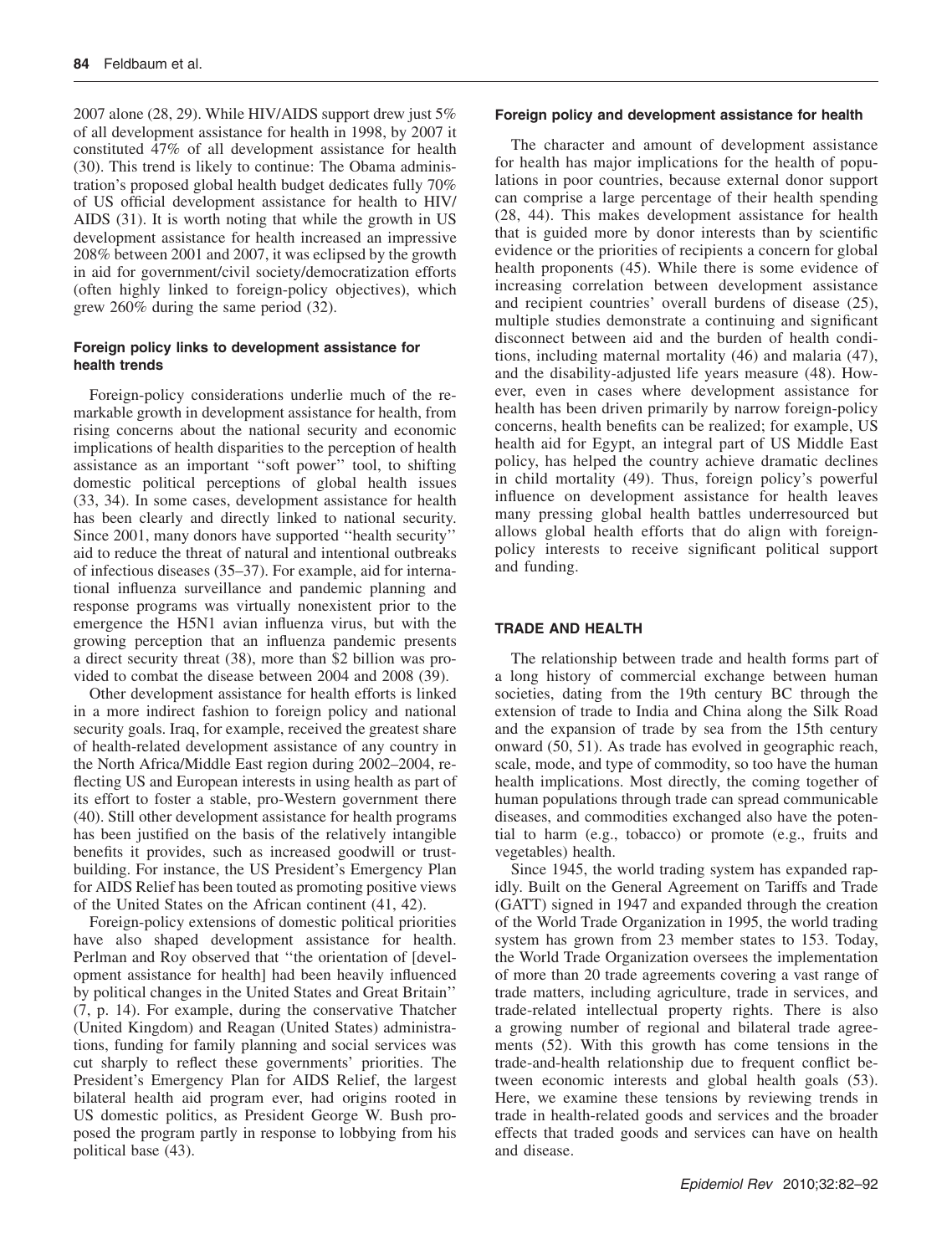Trade in health-related goods, such as pharmaceutical agents, medicinal products, biologic agents, and medical or surgical equipment and appliances, has grown rapidly since the 1990s, notably in the Americas (54). While the GATT sets out rules to facilitate the trade of health-related goods, notably through tariff reductions and nondiscriminatory treatment, health-related goods are recognized as requiring specific provisions given the need for stringent quality standards. Insufficient regulation of blood products, for example, led to the inadvertent trade-facilitated transmission of HIV/AIDS and hepatitis C (55).

Another key issue in the trade of health-related goods is the health impact of standardizing patent rights under the Agreement on Trade-Related Intellectual Property Rights (TRIPS). Given concerns that patent-protected drugs would be too expensive for the world's poor, the Declaration on the TRIPS Agreement and Public Health (known as the Doha Declaration) affirmed in 2001 the right of World Trade Organization member states to interpret and implement TRIPS in a manner that supports public health and, in particular, access to medicines (as permitted under GATT Article XX[b]) (56). A clarification in 2003 specified when countries can import drugs produced elsewhere under a mechanism known as ''compulsory licensing'' (57). Despite the World Trade Organization's claim that the Doha Declaration removed the ''final patent obstacle to cheap drug imports'' (58, p. 1), the limited capacity of developing states to actually implement the available flexibilities, especially given the stricter protections found in many bilateral and regional trade agreements (known as "TRIPS+" measures), demonstrates the power of economic interests over public health considerations (59). The WHO has convened an Intergovernmental Working Group on Public Health, Innovation and Intellectual Property Rights to seek an international agreement to balance innovation and access to medicines, but agreement has remained elusive and negotiations continue (60, 61).

Public health advocates argue that trade in goods with the potential to harm, such as arms, tobacco, and toxic and hazardous waste (known as ''public bads''), should be restricted and that such goods should not be included in trade liberalization efforts (62, 63). However, such arguments have been successfully opposed by the industries behind such trade, often with the support of major governments, in order to protect their economic interests.

Countries also increasingly trade in health services, traditionally regarded as nontradable, as a result of advances in information and communication technologies, increased international mobility of service providers and patients, and growing participation by the private sector in health care (64). Under the World Trade Organization's General Agreement on Trade in Services, trade of health services is categorized under 4 modes: cross-border delivery of samples or services, consumption of health services abroad, establishment of health facilities by a foreign-based concern, and movement of health personnel across borders (65, 66). While the extent to which trade occurs varies across these modes, there is a general trend towards increased trade in

health services (67, 68). There are potential opportunities arising from such trade, including efficiency, specialization and quality gains, public sector cost savings, expansion of service provision, export revenues and remittances, transfer of technology and skills, and increased patient choice. The risks concern distributive consequences for domestic patients and the possible ''brain drain'' of health professionals from resource-scarce countries (69).

## Health impact of trade policies

There is a broad body of literature on the health effects of trade in non-health-related goods and services. Trade of food has received particular attention, especially with regard to issues such as access to an appropriate quantity (underand overnutrition) and quality of food, factors that influence eating habits, and broader environmental issues (70). The regulatory framework for trade of food is focused on the World Trade Organization's Agreement on the Application of Sanitary and Phytosanitary Measures and the Codex Alimentarius Commission. Both, along with GATT Article XX(b), are concerned with preventing the spread of foodborne diseases while minimizing the required restrictions on trade, but application of restrictions is often controversial (71). For example, the appropriateness of trade restrictions on beef from countries affected by bovine spongiform encephalopathy, such as the United Kingdom, Canada, and the United States, on the grounds of protecting public health has been subject to ongoing dispute (72). Similar disputes over the public health risks of trade in poultry products (H5N1), apples (due to fire blight), and genetically modified organisms have highlighted the ongoing tensions between promoting trade and protecting health (73).

More broadly, unfair terms of trade and their contribution to health inequalities within and across countries has been the subject of scrutiny. The persistence of trade protectionism by many countries—in the form of agricultural subsidies, for instance—disadvantages low-income countries seeking economic growth through exports (74). Economic pressure and the desire to attract foreign direct investment sometimes engender poor occupational and environmental health regulations (75).

In summary, there has historically been friction between trade and health concerns, implying a need for greater coherence between trade and health policy (76–79). While countries have sometimes restricted trade to prevent the spread of disease, interactions between trade and health have generally been dominated by support for economic interests over health concerns and by a desire to minimize the impact of disease upon trade (80).

## DIPLOMACY AND HEALTH

Diplomacy is the art and practice of conducting international relations, and it ''provides one instrument that international actors use to implement their foreign policy'' (81, p. 318). Diplomacy has traditionally focused on dialogue and negotiating alliances, treaties, and other agreements. However, recent usage of the term ''health diplomacy'' has encompassed not only international agreements on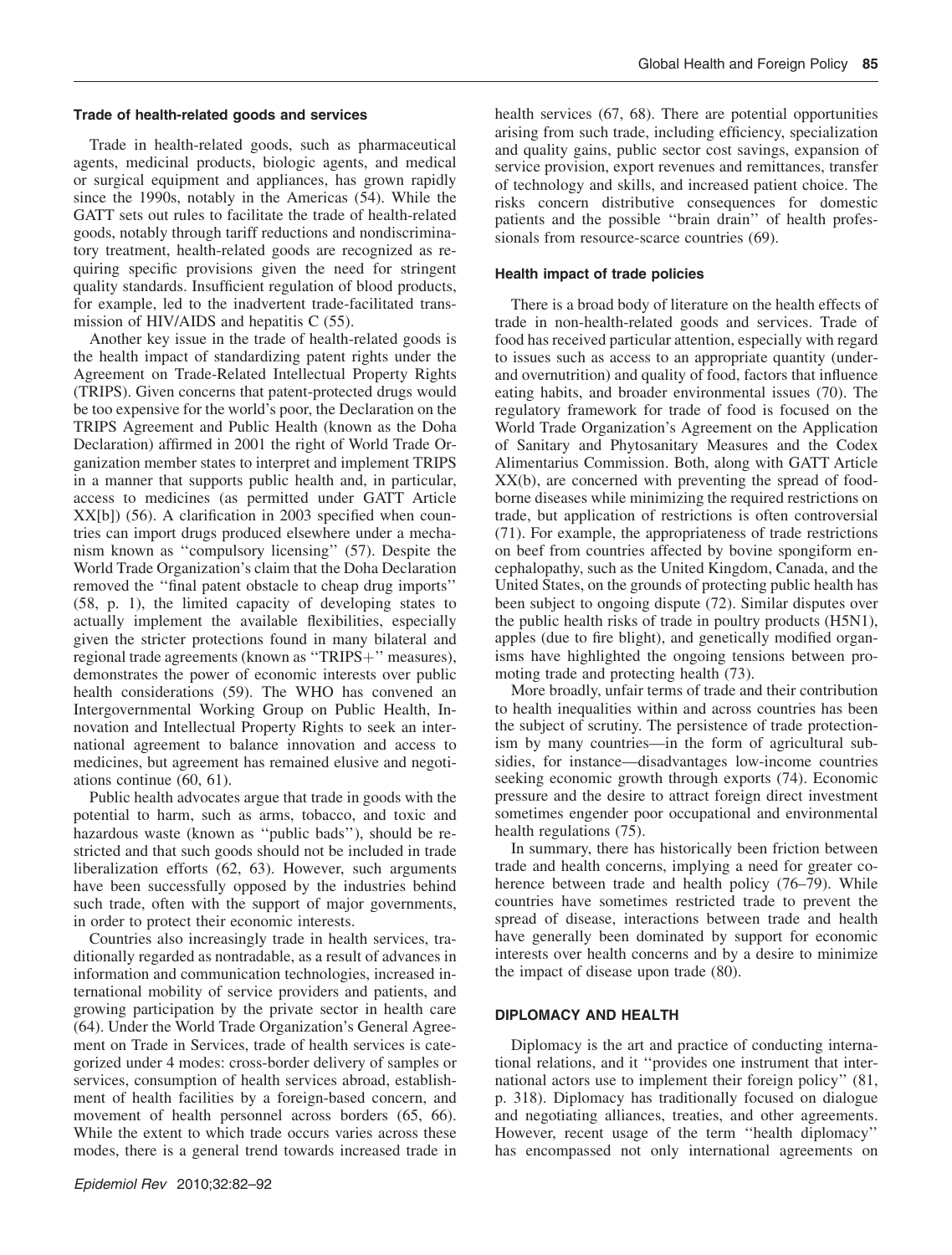health but also efforts to promote the role of global health in foreign policy, as well as the use of health interventions to support foreign-policy objectives.

#### International agreements and treaty-making

The origins of modern health diplomacy can be traced to 1851, when the first International Sanitary Conference met to discuss cooperation on cholera, plague, and yellow fever (82). Countries sought to meet after recognizing that the faster movement of people by rail and ship was facilitating the spread of disease and that uncoordinated, sometimes ineffectual, national quarantine policies interrupted trade and were causing discontent among merchants (82). With the founding of the WHO after World War II, prior sanitary agreements were folded into 1 set of regulations, the International Sanitary Conventions (later renamed the International Health Regulations (IHRs)). The new Conventions maintained the spirit of the previous negotiations in attempting to coordinate disease control measures while ensuring the least amount of interference with international trade.

During the final decades of the 20th century, it became clear to many member states that the IHRs were inadequate: The regulations covered only 3 diseases, countries were often noncompliant, and the WHO had limited flexibility to conduct outbreak surveillance and response (83, 84). Even with recognition of these weaknesses, attempted revisions of the IHRs stalled until the 2002–2003 epidemic of severe acute respiratory syndrome (SARS) (83). SARS demonstrated the direct and continuing threat that transnational disease epidemics pose to health and economic interests (85) and generated the political momentum necessary to complete the IHR revision process. In this case, a threat to state foreign-policy interests was critical to advancing diplomacy on global health.

However, in adopting the revised IHRs, countries gave the WHO a novel ability to intrude upon state interests, ''privileg[ing] global health governance over state sovereignty'' by allowing the use of surveillance reports from nongovernmental organizations and electronic surveillance systems (83, p. 90). Actions taken by certain countries during the SARS epidemic, especially China's attempts to conceal disease information, precipitated these new WHO powers to overcome selfish state interests. Despite this apparent victory of global health over narrow state interests, a number of countries and commentators have argued that the IHRs actually undervalue ''equity between developed and developing nations'' (86, p. 482) and risk fragmentation of poor countries' health systems and ''national health priorities set up by developing countries'' (87, p. 13). These objections center on the IHRs' primary focus on disease surveillance, which some argue may be of greater importance to wealthy countries seeking protection from new epidemics than for poor countries with large existing disease burdens (87). Thus, ''the WHO's authority in infectious disease control has been strengthened partly because it suited the interests of Western states to allow this to happen'' (88, p. 308). Whether the IHRs primarily benefit wealthy states seeking to avoid epidemics or can also address burdens of disease in poorer countries will depend upon the

nature of future efforts to build surveillance and response capacity in support of the IHRs.

The second critical diplomatic agreement on health was the Framework Convention on Tobacco Control (FCTC). Approved by the World Health Assembly in 2003, the FCTC represents the WHO's first-ever use of its authority to create a global health treaty to ''reduce the growth and spread of the global tobacco epidemic'' (89, p. 936). Unlike the IHRs, negotiation of the FCTC could not rely on the high political priority of such efforts. The WHO's Tobacco Free Initiative group gathered the extensive evidence that linked smoking to lung cancer, as well as studies on the negative economic impact caused by tobacco, which framed the treaty in terms of the economic self-interests of states (90). The WHO also highlighted proven interventions that reduce tobacco consumption and formed a fruitful partnership with an effective coalition of nongovernmental organizations called the Framework Convention Alliance (91).

While promoters of the treaty had ambitious goals and abundant scientific evidence to support stronger tobacco reduction policies, the treaty faced opposition from the governments of the United States, Japan, China, and Germany, all significant tobacco or tobacco-product producers, who succeeded in weakening the final text with flexibilities and optional language. Assunta and Chapman conclude that the ''flexibility in the FCTC language offers an ostensible excuse for... parties to the Convention to avoid development of robust comprehensive tobacco control policies'' (92, p. 755). There is also significant evidence that transnational tobacco companies sought to undermine the negotiations leading to the FCTC (93). Finally ratified in 2005, the FCTC sets out broad obligations for reducing both tobacco demand and tobacco production, but the weakened language of the treaty, continuing opposition from transnational tobacco companies (94), and different levels of commitment mean that enactment of FCTC measures is still highly variable across signatory countries.

As both the IHR and FCTC cases indicate, diplomatic health negotiations—even those viewed as triumphs of global health over foreign policy—are driven by state interests which can either facilitate or undermine global health objectives.

# Foreign policy for global health

Spurred by the passage of the IHRs and the FCTC and the increasing political relevance of global health, a number of global health practitioners have advocated for and enacted policies seeking to apply diplomacy in the service of global health aims. The Oslo Ministerial Declaration, advanced by the ministers of foreign affairs of Brazil, France, Indonesia, Norway, Senegal, South Africa, and Thailand in 2006, declares that ''health as a foreign policy issue needs a stronger strategic focus on the international agenda'' and that these countries have agreed ''to make health a point of departure and a defining lens that each of our countries will use to examine key elements of foreign policy and development strategies'' (95, p. 1373; 96). Supporting this effort, the Director General of the WHO writes that ''we need to embed the use of the health lens in foreign policy while we have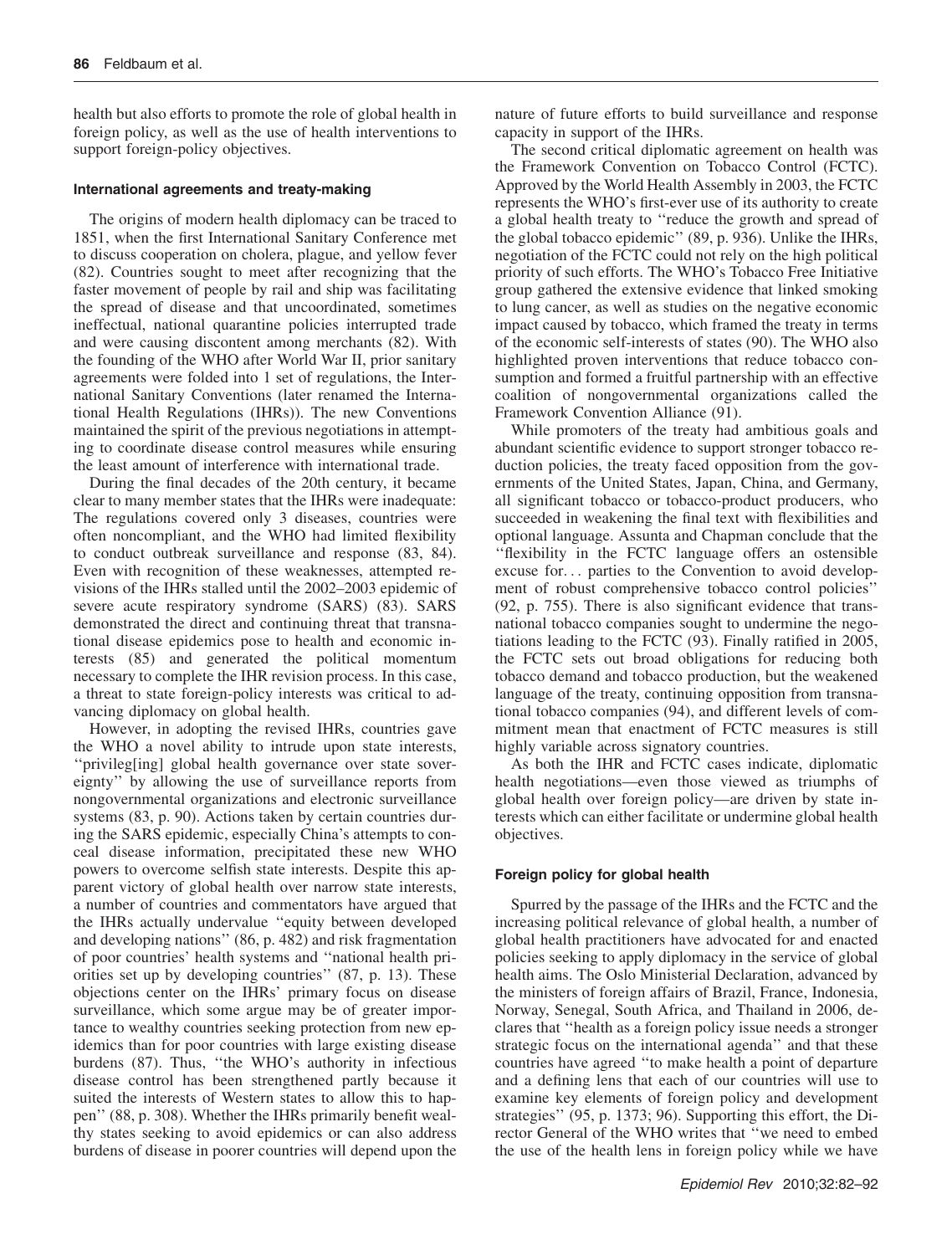this chance'' but warns that this relationship requires ''careful management for mutual benefit" (97, p. 498). The United Kingdom and Switzerland have enacted national strategies attempting to establish ''policy coherence'' between their global health and foreign policies (3, p. 971). A number of middle-income countries, including Brazil (98), Thailand (99), and Indonesia (86), also highlight global health in their diplomacy. Finally, Kaufmann and Feldbaum (100) note how diplomacy can be an essential tool for resolving global health crises of political origins, such as the 2003–2004 Nigerian boycott of poliomyelitis vaccine.

# The instrumental use of health for foreign policy

Not all diplomacy on health seeks to achieve global health goals, and states are increasingly using health interventions to support ulterior foreign-policy objectives in efforts often termed ''health diplomacy.'' One prominent example is the hospital ship tours of the US Naval Ships Mercy and Comfort, in which these US military assets deliver health, disaster, and humanitarian assistance to underserved countries. These missions work to improve health but are also driven by training needs and the intent to ''win hearts and minds through the use of health interventions'' (101, p. 3). Broader US investments in global health are also justified by foreign-policy interests; as a former US Senator stated, ''You do not go to war with someone who has saved the life of your child'' (42, p. 219). The United States is not alone in using health interventions to serve foreign-policy objectives; the Cuban health diplomacy program (102) and Chinese health cooperation in Africa (103) are other relevant examples. Other related attempts that utilize health as diplomatic outreach have been termed vaccine (104), science (105, 106), and disaster (107, 108) diplomacy. Such efforts have not been without criticism. Ingram observes that such efforts may ultimately be ''self-defeating,'' as ''it is precisely the fact that health professionals are not associated with the policies of states that gives them wider credibility'' (109, p. 534).

In summary, diplomacy has been used to craft international agreements to improve global health, but state interests have been critical to either the success or obstruction of such agreements. The increasing use of health interventions by states in service of foreign-policy interests also confirms the strong role of such interests in diplomacy on global health, and will present the global health community with ethical and policy challenges.

# NATIONAL SECURITY AND HEALTH

While a number of countries have integrated human security (with its focus on the safety and protection of individuals rather than states) into their foreign policies (110, 111), issues of national security remain atop the foreign-policy hierarchy (112). National security is a ''contested concept'' (113, p. 254) and has been defined both narrowly as ''the study of the threat, use, and control of military force" (114, p. 212) and more broadly as an action or event that ''threatens drastically to degrade the quality of

life for the inhabitants of a state, or... threatens significantly to narrow the range of policy choices available to the government'' (115, p. 133). Resistance to broadening the definition of national security to include public health or environmental issues has also been apparent. Deudney argues that ''if everything that causes a decline in human well-being is labeled a 'security' threat, the term loses any analytical usefulness and becomes a loose synonym of 'bad' '' (116, p. 448).

King writes that ''although often characterized as an humanitarian activity, modern public health as practiced in the United States and other Western industrialized nations has long been associated with the needs of national security and international commerce'' (117, p. 763). For example, the founding of the London School of Hygiene and Tropical Medicine by Sir Patrick Manson, medical advisor to the Colonial Office (118), was driven by the need to better understand tropical diseases to assure ''the health of European soldiers, traders and settlers in hostile climates" (117, p. 765). Similarly, the US successes against malaria and yellow fever, which enabled the building of the Panama Canal, were driven by the desire to control this strategic and economically valuable passage (119, 120).

The close association between public health and national security was broken in the 20th century by decolonization, improved sanitation, and the introduction of vaccines and antibiotics, which together reduced the threat of disease to powerful countries and their interests (121), and by the specter of nuclear weapons, which came to dominate national security studies (114). However, by the 1990s, perceptions of increased vulnerability to infectious disease threats because of increased global interdependence brought infectious diseases back onto national security agendas. This was prominently expressed by the US Institute of Medicine: ''[I]n the context of infectious diseases, there is nowhere in the world from which we are remote and no one from whom we are disconnected'' (122, p. V).

## Acute infectious disease threats and bioterrorism

Acute outbreaks of infectious diseases and the threat of bioterrorism have dominated recent national security discussions of global health, suggesting that global health issues gain political priority when they threaten state interests (33, 123). The SARS and H1N1 influenza A epidemics, the threat of H5N1 influenza A, and, to a lesser extent, the spread of extensively drug-resistant tuberculosis have threatened the citizens and economic interests of powerful countries and have been accepted as national security threats (124). Similarly, increasing knowledge about the extent of existing biological weapons programs (125), the rise of nonstate terrorist actors, and the global dissemination of advances in biology (126) have driven many wealthy states to address bioterrorism as a serious threat to national security. The benefits of designating a global health issue a threat to national security include high levels of both political attention and funding (34).

However, the benefits of linking global health to national security have not come without criticism or costs. McInnes and Lee argue that the national security agenda on health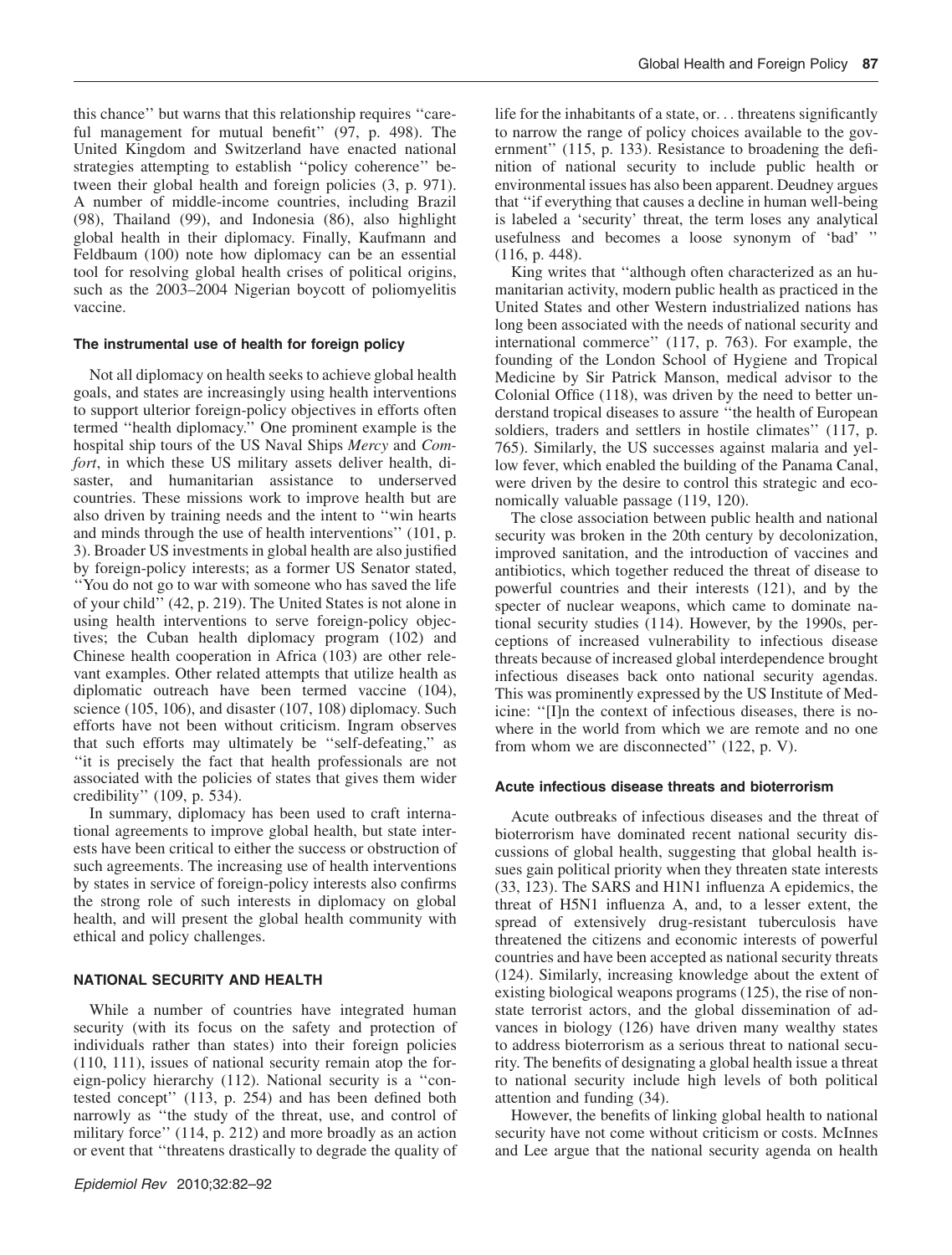has been narrowly framed and ''dominated by the concerns of foreign and security policy, not of global public health'' (33, p. 22), while Feldbaum et al. caution that the ''global and humanitarian objectives of the health field do not fit readily into the state-centered perspective of national security'' (127, p. 196). The costs of framing international cooperation on epidemic diseases in security terms are also becoming apparent. ''Developing countries are increasingly suspicious of global health initiatives justified on the grounds of 'global health security' '' (128, p. 372) because ''the harvest of outbreak intelligence overseas is essentially geared to benefit wealthy nations'' (87, p. 19). Controversy over sharing of H5N1 influenza A viral samples (86, 129) and within negotiations over the IHRs (87) are examples of developing countries' resistance to the concept of global health security.

The framing of the HIV/AIDS pandemic as a threat to national security, predominantly between 2000 and 2005, also provides insights into the costs and benefits of linking health issues to national security agendas. This linkage, which generated attention from the United Nations Security Council and the United Nations General Assembly, raised the political priority of HIV/AIDS, which contributed to efforts to establish the Global Fund to Fight AIDS, Tuberculosis and Malaria and increased the amount of development assistance for health on global AIDS, particularly in the United States (130, 131). However, much of the evidence used to frame the disease as a national security threat, including evidence on the prevalence of HIV among African militaries (132, 133) and its potential to cause instability in "next wave" states (134, p. 4; 135), has been shown to be inaccurate (136–140). Furthermore, linkage of the disease to national security agendas may have contributed to the possibly disproportionate focus on the pandemic in national aid budgets (141) and has been criticized (142) for its potential to push response to the disease ''away from civil society toward state institutions such as the military and the intelligence community'' (143, p. 122) or to push funding towards countries of strategic importance, rather than those most in need (127).

#### Health in conflicts

Health interventions are being used in complex and contradictory ways in conflict situations. The public health community has sought to implement ''health as a bridge to peace,'' claiming that health interventions in ''postconflict societies can be specifically designed in such a way as to simultaneously have a positive effect upon the health of the population and contribute to the creation of a stable and lasting peace'' (144, p. 96). Other practitioners have noted that cease-fires arranged for vaccine delivery (145, 146) and cooperative health projects between previously conflicting parties can provide beneficial and neutral forums for conflict resolution (147–150). However, critics say such efforts have ''never yielded a tangible peace benefit'' (151, p. 222) and have been driven more by ''ideology'' than evidence of effectiveness (152, p. 1020).

Militaries and nonstate actors alike are using health interventions to serve their political aims in conflict situations. In Iraq and Afghanistan, medical and veterinary civilassistance programs are run by the US military ''for supporting pacification, gathering local intelligence, or rewarding locals for their cooperation'' (153, p. 69). On the other side, Burkle reports that the Iraqi insurgents fighting the US military ''made controlling hospitals a priority because by owning the health and social services, the control of the people soon followed'' (154, p. 31). In these cases, health interventions are not neutral or designed as a bridge to peace but are used to gain the support of, or control over, local populations through the offering or denial of health services.

Tension exists between public health and national security in part because ''the landscape of political insecurity is not fully congruent with the landscape of need'' (109, p. 539). Prioritization of health issues as national security threats can generate political attention and funding but can also result in actions directed toward addressing national security interests that may or may not coincide with public health needs.

## **DISCUSSION**

Evidence on the linkages between global health, aid, trade, diplomacy, and national security indicates that state action on health is often motivated by foreign-policy interests rather than a desire to promote health equity or achieve humanitarian benefits. These ulterior interests can be economic (protecting trade), diplomatic (preventing epidemics), strategic (preventing bioterrorism), or (often) combinations of these interests and are salient even in this new era of rising development aid for health and groundbreaking global health treaties. Conversely, little evidence supports the notion that ''foreign policy is now being substantially driven by health'' (3, p. 971). However, global health has affected the practice of foreign policy on occasions when global health and foreign-policy interests align, as the cases of SARS and the IHRs demonstrate.

While foreign-policy interests are likely to continue to determine state engagement on global health issues, selfserving motives for state action on health do not have to lead to poor outcomes, as evidenced by US aid for Egypt's leading to improved child health or the provision of medical relief by the US Naval Ship Comfort and Cuban medical professionals after the earthquake in Haiti. Whether we achieve further successes in global health or our efforts are undermined by the pursuit of traditional foreign-policy interests will depend upon the ability of public health practitioners to understand foreign-policy perspectives on health and promote global health interests in the world of high politics.

#### ACKNOWLEDGMENTS

Author affiliations: Global Health and Foreign Policy Initiative, Paul H. Nitze School of Advanced International Studies, Johns Hopkins University, Washington, DC (Harley Feldbaum, Joshua Michaud); and Public and Environmental Health Research Unit, London School of Hygiene and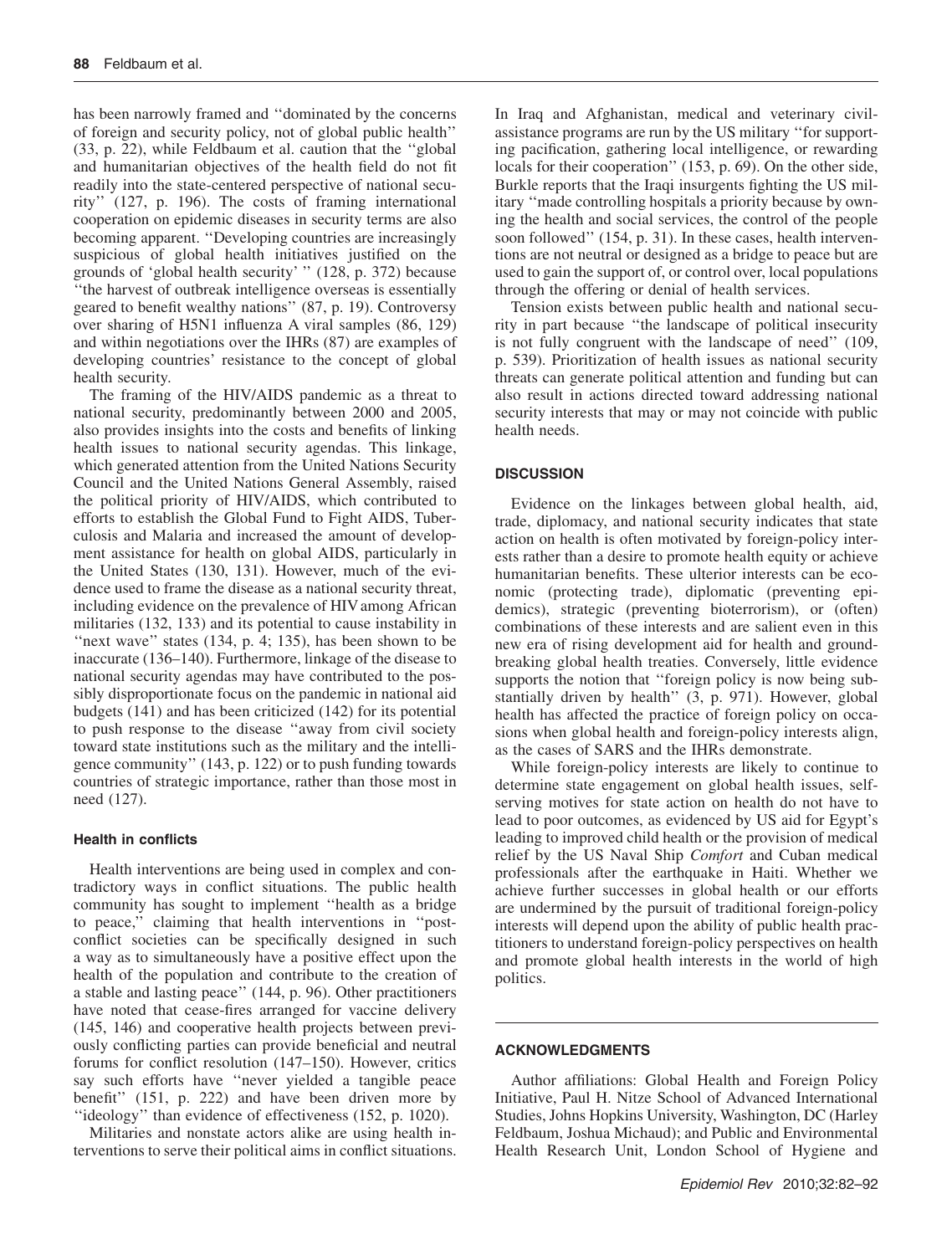Tropical Medicine, University of London, London, United Kingdom (Kelley Lee).

This paper was supported in part by the Bill and Melinda Gates Foundation (grant 40644) and by the European Commission under the Seventh Research Framework Programme (IDEAS grant 230489 GHG).

The funders played no role in study design, data collection, and analysis, the decision to publish, or preparation of the manuscript.

Conflict of interest: none declared.

#### **REFERENCES**

- 1. Fidler DP. Caught between paradise and power: public health, pathogenic threats, and the axis of illness. McGeorge Law Rev. 2004;35(45):45–104.
- 2. Fidler DP. Health as foreign policy: between principle and power. Whitehead J Diplomacy Int Relat. 2005;6(2): 179–194.
- 3. Kickbusch I, Novotny TE, Drager N, et al. Global health diplomacy: training across disciplines. Bull World Health Organ. 2007;85(12):971–973.
- 4. Horton R. Health as an instrument of foreign policy. Lancet. 2007;369(9564):806–807.
- 5. Fidler DP. Health as foreign policy: harnessing globalization for health. *Health Promot Int*. 2006;21(suppl 1):51-58.
- 6. Lancaster C. Foreign Aid: Diplomacy, Development, Domestic Politics. Chicago, IL: University of Chicago Press; 2006.
- 7. Perlman D, Roy A. Health and development. In: Perlman D, Roy A, eds. The Practice of International Health: A Casebased Orientation. New York, NY: Oxford University Press; 2009:9–18.
- 8. US Agency for International Development. USAID History. Washington, DC: US Agency for International Development; 2009. ([http://www.usaid.gov/about\\_usaid/usaidhist.html](http://www.usaid.gov/about_usaid/usaidhist.html)). (Accessed November 24, 2009).
- 9. The White House. The National Security Strategy, March 2006. Washington, DC: National Security Council; 2006. [\(http://georgewbush-whitehouse.archives.gov/nsc/nss/2006/\)](http://georgewbush-whitehouse.archives.gov/nsc/nss/2006/). (Accessed November 23, 2009).
- 10. Alexander D. Conflict, Fragile States and Security [speech transcript]. London, United Kingdom: Department for International Development; 2009. [\(http://www.dfid.](http://www.dfid.gov.uk/Media-Room/Speeches-and-articles/2009/Conflict-fragile-states-and-security/) [gov.uk/Media-Room/Speeches-and-articles/2009/Conflict](http://www.dfid.gov.uk/Media-Room/Speeches-and-articles/2009/Conflict-fragile-states-and-security/)[fragile-states-and-security/](http://www.dfid.gov.uk/Media-Room/Speeches-and-articles/2009/Conflict-fragile-states-and-security/)). (Accessed November 24, 2009).
- 11. Barnebeck Andersen T, Hansen H, Markussen T. US politics and World Bank IDA-lending. J Dev Stud. 2006;42(5): 772–794.
- 12. Alesina A, Dollar D. Who gives foreign aid to whom and why? *J Econ Growth*. 2000;5(1):33-63.
- 13. Frey BS, Schneider F. Competing models of international lending activity. J Dev Econ. 1986;20(2):225–245.
- 14. Maizels A, Nissanke MK. Motivations for aid to developing countries. World Dev. 1984;12(9):879–900.
- 15. Neumayer E. The determinants of aid allocation by regional multilateral development banks and United Nations agencies. Int Stud Q. 2003;47(1):101–122.
- 16. McKinley RD, Little R. The US aid relationship: a test of the recipient need and the donor interest models. Polit Stud. 1979;27(20):236–250.
- 17. Thacker SC. The high politics of IMF lending. World Polit. 1999;52(1):38–75.
- 18. Tsoutsoplides C. The determinants of the geographical allocation of EC aid to developing countries. Appl Econ. 1991;23(4):647–658.
- 19. International Development Association. Aid Architecture: An Overview of the Main Trends in Official Development Assistance Flows. International Development Association Resource Mobilization (FRM), February 2007. (IDA report no. 15). Washington, DC: International Development Association; 2007. ([http://siteresources.worldbank.org/IDA/](http://siteresources.worldbank.org/IDA/Resources/Seminar%20PDFs/73449-1172525976405/3492866-1172527584498/Aidarchitecture.pdf) [Resources/Seminar%20PDFs/73449-1172525976405/](http://siteresources.worldbank.org/IDA/Resources/Seminar%20PDFs/73449-1172525976405/3492866-1172527584498/Aidarchitecture.pdf) [3492866-1172527584498/Aidarchitecture.pdf](http://siteresources.worldbank.org/IDA/Resources/Seminar%20PDFs/73449-1172525976405/3492866-1172527584498/Aidarchitecture.pdf)). (Accessed November 23, 2009).
- 20. Congressional Research Service. Foreign Aid: An Introduction to U.S. Programs and Policy. (CRS Report for Congress R40213). Washington, DC: US GPO; 2009.
- 21. Congressional Research Service. U.S. Foreign Aid to Israel. (CRS Report for Congress RL33222). Washington, DC: US GPO; 2008.
- 22. McMahon R. Transforming U.S. Foreign Aid. New York, NY: Council on Foreign Relations; 2007. [\(http://www.cfr.org/](http://www.cfr.org/publication/13248/transforming_us_foreign_aid.html) [publication/13248/transforming\\_us\\_foreign\\_aid.html\)](http://www.cfr.org/publication/13248/transforming_us_foreign_aid.html). (Accessed November 24, 2009).
- 23. McCoy D, Chand S, Sridhar D. Global health funding: how much, where it comes from and where it goes. Health Policy Plan. 2009;24(6):407–417.
- 24. Global Health Resource Tracking Working Group. Following the Money: Towards Better Tracking of Global Health Resources. Washington, DC: Center for Global Development; 2007. ([http://www.cgdev.org/content/publications/detail/](http://www.cgdev.org/content/publications/detail/13711) [13711](http://www.cgdev.org/content/publications/detail/13711)). (Accessed November 8, 2009).
- 25. Ravishankar N, Gubbins P, Cooley RJ, et al. Financing of global health: tracking development assistance for health from 1990 to 2007. Lancet. 2009;373(9681):2113–2124.
- 26. Organisation for Economic Co-operation and Development. Measuring Aid to Health. (OECD-Development Assistance Committee Report). Paris, France: Organisation for Economic Co-operation and Development, 2008. ([http://www.](http://www.oecd.org/dataoecd/1/11/37461859.pdf) [oecd.org/dataoecd/20/46/41453717.pdf](http://www.oecd.org/dataoecd/1/11/37461859.pdf)). (Accessed October 24, 2009).
- 27. McColl K. Europe told to deliver more aid for health. Lancet. 2008;371(9630):2072–2073.
- 28. Lieberman S, Gottret P, Yeh E, et al. International health financing and the response to AIDS. J Acquir Immune Defic Syndr. 2009;52(suppl 1):S38-S44.
- 29. Levine R, Oomman N. Global HIV/AIDS funding and health systems: searching for the win-win. J Acquir Immune Defic Syndr. 2009;52(suppl 1):S3–S5.
- 30. Shiffman J, Berlan D, Hafner T. Has aid for AIDS raised all health funding boats? J Acquir Immune Defic Syndr. 2009;52(suppl 1):S8–S12.
- 31. Dugger CW. As donors focus on AIDS, child illnesses languish. New York Times. 2009;Oct 30:A10. ([http://www.](http://www.nytimes.com/2009/10/30/world/30child.html) [nytimes.com/2009/10/30/world/30child.html](http://www.nytimes.com/2009/10/30/world/30child.html)). (Accessed November 8, 2009).
- 32. Kates J, Lief E, Pearson J. Donor Funding for Health in Low- & Middle-Income Countries, 2001–2007. Menlo Park, CA: Kaiser Family Foundation; 2009. [\(http://www.kff.org/](http://www.kff.org/globalhealth/upload/7679-03.pdf) [globalhealth/upload/7679-03.pdf](http://www.kff.org/globalhealth/upload/7679-03.pdf)). (Accessed November 8, 2009).
- 33. McInnes C, Lee K. Health, security and foreign policy. Rev Int Stud. 2006;32:5–23.
- 34. Katz R, Singer DA. Health and security in foreign policy. Bull World Health Organ. 2007;85(3):233–234.
- 35. Global Health Security Initiative. Health Ministers Take Action to Improve Health Security Globally. Ottawa, Ontario,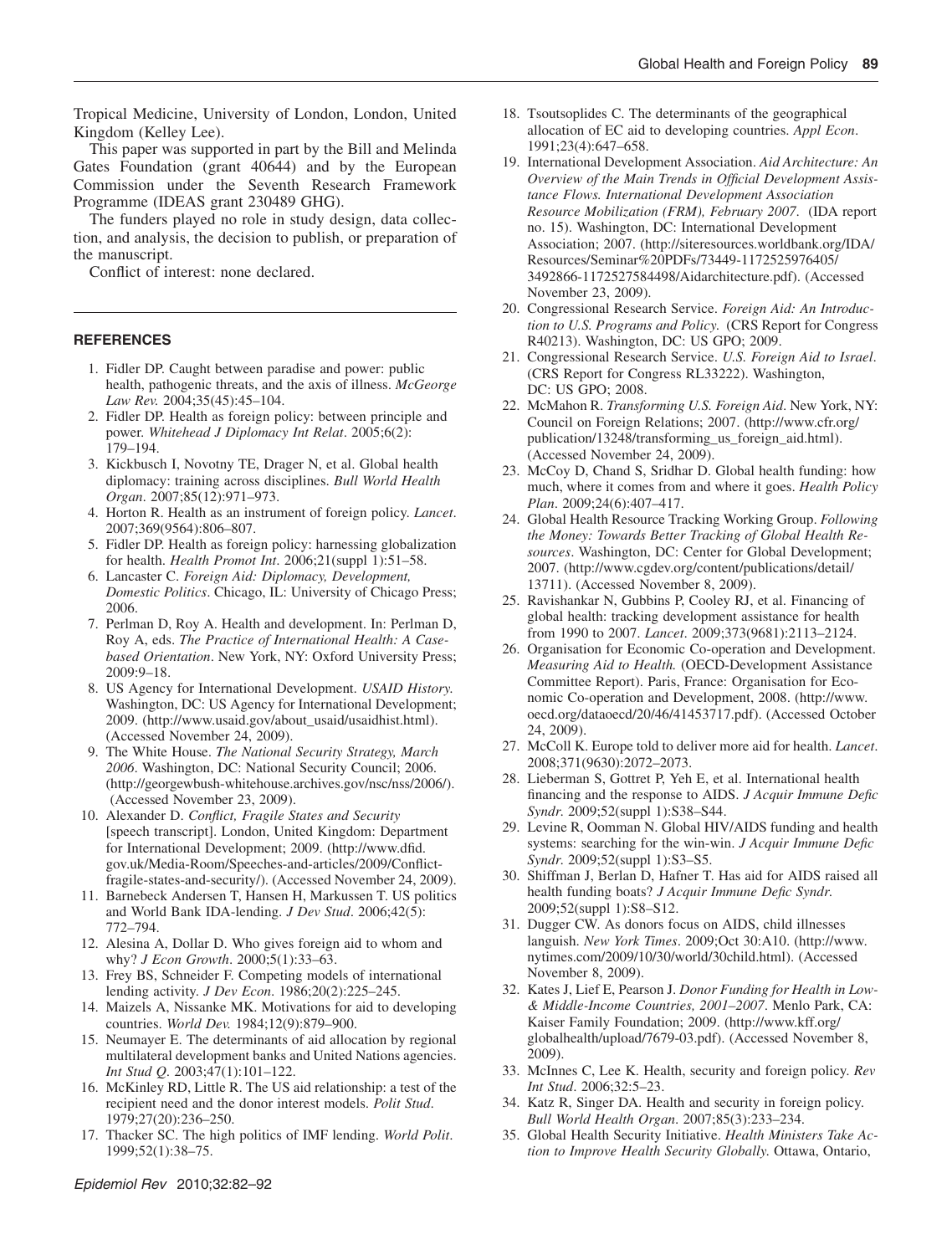Canada: Global Health Security Initiative, 2001. ([http://](http://www.ghsi.ca/english/statementOttawaNov2001.asp) [www.ghsi.ca/english/statementOttawaNov2001.asp](http://www.ghsi.ca/english/statementOttawaNov2001.asp)). (Accessed November 24, 2009).

- 36. Gannon JC. The Global Infectious Disease Threat and Its Implications for the United States. (National Intelligence Estimate 99-17D). Langley, VA: National Intelligence Council; 2000. ([http://www.fas.org/irp/threat/nie99-17d.](http://www.fas.org/irp/threat/nie99-17d.htm) [htm](http://www.fas.org/irp/threat/nie99-17d.htm)). (Accessed November 24, 2009).
- 37. Esser DE. More money, less cure: why global health assistance needs restructuring [electronic article]. Eth Int Aff. 2009;23(3):1.[\(http://www.cceia.org/resources/journal/23\\_3/](http://www.cceia.org/resources/journal/23_3/essays/001) [essays/001\)](http://www.cceia.org/resources/journal/23_3/essays/001). (Accessed on November 24, 2009).
- 38. United Kingdom Cabinet Office. National Risk Register. London, United Kingdom: Cabinet Office; 2008. [\(http://](http://www.cabinetoffice.gov.uk/media/cabinetoffice/corp/assets/publications/reports/national_risk_register/national_risk_register.pdf) [www.cabinetoffice.gov.uk/media/cabinetoffice/corp/assets/](http://www.cabinetoffice.gov.uk/media/cabinetoffice/corp/assets/publications/reports/national_risk_register/national_risk_register.pdf) [publications/reports/national\\_risk\\_register/national\\_risk\\_](http://www.cabinetoffice.gov.uk/media/cabinetoffice/corp/assets/publications/reports/national_risk_register/national_risk_register.pdf) [register.pdf\)](http://www.cabinetoffice.gov.uk/media/cabinetoffice/corp/assets/publications/reports/national_risk_register/national_risk_register.pdf). (Accessed November 24, 2009).
- 39. Scoones I, Forster P. The International Response to Highly Pathogenic Avian Influenza: Science, Policy, and Politics. (Working Paper 10). Brighton, United Kingdom: STEPS Centre; 2008.
- 40. Organisation for Economic Co-operation and Development. Recent Trends in Official Development Assistance to Health. Paris, France: Organisation for Economic Co-operation and Development; 2007. [\(http://www.oecd.org/dataoecd/1/11/](http://www.oecd.org/dataoecd/1/11/37461859.pdf) [37461859.pdf](http://www.oecd.org/dataoecd/1/11/37461859.pdf)). (Accessed November 24, 2009).
- 41. Gerson M. One tool America needs [editorial]. Washington Post. 2007;Aug 1:A17. [\(http://www.washingtonpost.com/](http://www.washingtonpost.com/wp-dyn/content/article/2007/07/31/AR2007073101629.html) [wp-dyn/content/article/2007/07/31/AR2007073101629.](http://www.washingtonpost.com/wp-dyn/content/article/2007/07/31/AR2007073101629.html) [html\)](http://www.washingtonpost.com/wp-dyn/content/article/2007/07/31/AR2007073101629.html) (Accessed November 24, 2009).
- 42. Frist WH. Medicine as a currency for peace through global health diplomacy. Yale Law Policy Rev. 2007;26:209–228.
- 43. Burkhalter H. The politics of AIDS: engaging the conservative activist. Foreign Aff. 2004;83(1):8–14.
- 44. Sridhar D, Khagram S, Pang T. Are existing governance structures equipped to deal with today's global health challenges towards systematic coherence in scaling up [electronic article]. Glob Health Gov. Fall 2008/Spring 2009;II(2):1–25.
- 45. Schieber G, Fleisher L, Gottret P. Getting real on health financing [electronic article]. Finance Dev. 2006;43(4). [\(http://www.imf.org/external/pubs/ft/fandd/2006/12/schieber.](http://www.imf.org/external/pubs/ft/fandd/2006/12/schieber.htm) [htm\)](http://www.imf.org/external/pubs/ft/fandd/2006/12/schieber.htm). (Accessed October 24, 2009).
- 46. Powell-Jackson T, Borghi J, Mueller DH, et al. Countdown to 2015: tracking donor assistance to maternal, newborn, and child health. Lancet. 2006;368(9541):1077–1087.
- 47. Snow RW, Guerra CA, Mutheu JJ, et al. International funding for malaria control in relation to populations at risk of stable Plasmodium falciparum transmission [electronic article]. PLoS Med. 2008;5(7):e142.
- 48. Institute for Health Metrics and Evaluation. Financing Global Health 2009: Tracking Development Assistance for Health. Seattle, WA: Institute for Health Metrics and Evaluation; 2009. ([http://www.healthmetricsandevaluation.org/](http://www.healthmetricsandevaluation.org/print/reports/2009/financing/financing_global_health_report_overview_IHME_0709.pdf) [print/reports/2009/financing/financing\\_global\\_health\\_report\\_](http://www.healthmetricsandevaluation.org/print/reports/2009/financing/financing_global_health_report_overview_IHME_0709.pdf) [overview\\_IHME\\_0709.pdf](http://www.healthmetricsandevaluation.org/print/reports/2009/financing/financing_global_health_report_overview_IHME_0709.pdf)). (Accessed February 16, 2010).
- 49. Save the Children. State of the World's Mothers 2007: Saving the Lives of Children Under 5. Westport, CT: Save the Children; 2007. ([http://www.savethechildren.org/jump.](http://www.savethechildren.org/jump.jsp?path=/publications/mothers/2007/SOWM-2007-final.pdf) [jsp?path](http://www.savethechildren.org/jump.jsp?path=/publications/mothers/2007/SOWM-2007-final.pdf)=[/publications/mothers/2007/SOWM-2007-final.](http://www.savethechildren.org/jump.jsp?path=/publications/mothers/2007/SOWM-2007-final.pdf) [pdf\)](http://www.savethechildren.org/jump.jsp?path=/publications/mothers/2007/SOWM-2007-final.pdf). (Accessed November 24, 2009).
- 50. Irwin DA. Against the Tide: An Intellectual History of Free Trade. Princeton, NJ: Princeton University Press; 1996.
- 51. Packard R. The Making of a Tropical Disease: A Short History of Malaria. Baltimore, MD: Johns Hopkins University Press; 2007.
- 52. Jackson JH. The World Trading System, Law and Policy of International Economic Relations. 2nd ed. Cambridge, MA: MIT Press; 1997:31–78.
- 53. Fidler DP, Drager N, Lee K. Managing the pursuit of health and wealth: the key challenges. Lancet. 2009;373(9660): 325–331.
- 54. Pan American Health Organization. Data Base of Trade in Health Related Goods and Services in the Americas. Washington, DC: Pan American Health Organization; 2003.
- 55. Seitz R, Heiden M, Nübling CM, et al. The harmonization of the regulation of blood products: a European perspective. Vox Sang. 2008;94(4):267–276.
- 56. World Trade Organization. Ministerial Declaration on the TRIPS Agreement and Public Health. Ministerial Conference, 4th Session, Doha, 9–14 November 2001. (Publication WT/MIN(01)/DEC/1). Geneva, Switzerland: World Trade Organization; 2001.
- 57. World Trade Organization. Implementation of Paragraph 6 of the Doha Declaration on the TRIPS Agreement and Public Health, Decision of 30 August 2003. (Publication WT/L/ 540). Geneva, Switzerland: World Trade Organization; 2003.
- 58. World Trade Organization. Decision Removes Final Patent Obstacle to Cheap Drug Imports. (Press release, August 30, 2003). Geneva, Switzerland: World Trade Organization; 2003. ([http://www.wto.org/english/news\\_e/pres03\\_e/pr350\\_](http://www.wto.org/english/news_e/pres03_e/pr350_e.htm) [e.htm](http://www.wto.org/english/news_e/pres03_e/pr350_e.htm)) (Accessed November 23, 2009).
- 59. Bradford Kerry V, Lee K. TRIPS, the Doha declaration and paragraph 6 decision: what are the remaining steps for protecting accessto medicines? [electronic article].Global Health. 2007;3:3.
- 60. United Kingdom Department for International Development. Increasing People's Access to Essential Medicines in Developing Countries: A Framework for Good Practice in the Pharmaceutical Industry. London, United Kingdom: Department for International Development; 2005.
- 61. Higgins MJ, Graham SJ. Intellectual property. Balancing innovation and access: patent challenges tip the scales. Science. 2009;326(5951):370–371.
- 62. Shaffer ER, Brenner JE, Houston TP. International trade agreements: a threat to tobacco control policy. Tob Control. 2005;14(suppl 2):ii19–ii25.
- 63. McKee M. Opium, tobacco and alcohol: the evolving legitimacy of international action. Clin Med. 2009;9(4):338–341.
- 64. Smith RD. Foreign direct investment and trade in health services: a review of the literature. Soc Sci Med. 2004; 54(11):2313–2323.
- 65. Woodward D. The GATS and trade in health services: implications for health care in developing countries. Rev Int Polit Econ. 2005;12(3):511–534.
- 66. Chanda R. Trade in health services. Bull World Health Organ. 2002;80(2):158–163.
- 67. Adlung R, Carzaniga A. Health services under the General Agreement on Trade in Services. Bull World Health Organ. 2001;79(4):352–364.
- 68. Blouin C, Drager N, Smith R, eds. International Trade in Health Services and the GATS: Current Issues and Debates. Washington, DC: World Bank Publications; 2005.
- 69. Wibulpolprasert S, Pachanee CA, Pitayarangsarit S, et al. International service trade and its implications for human resources for health: a case study of Thailand [electronic article]. Hum Resour Health. 2004;2(1):10.
- 70. Rayner G, Hawkes C, Lang T, et al. Trade liberalization and the diet transition: a public health response. Health Promot Int. 2006;21(suppl 1):67–74.
- 71. Goodman RA. Law in Public Health Practice. New York, NY: Oxford University Press; 2003.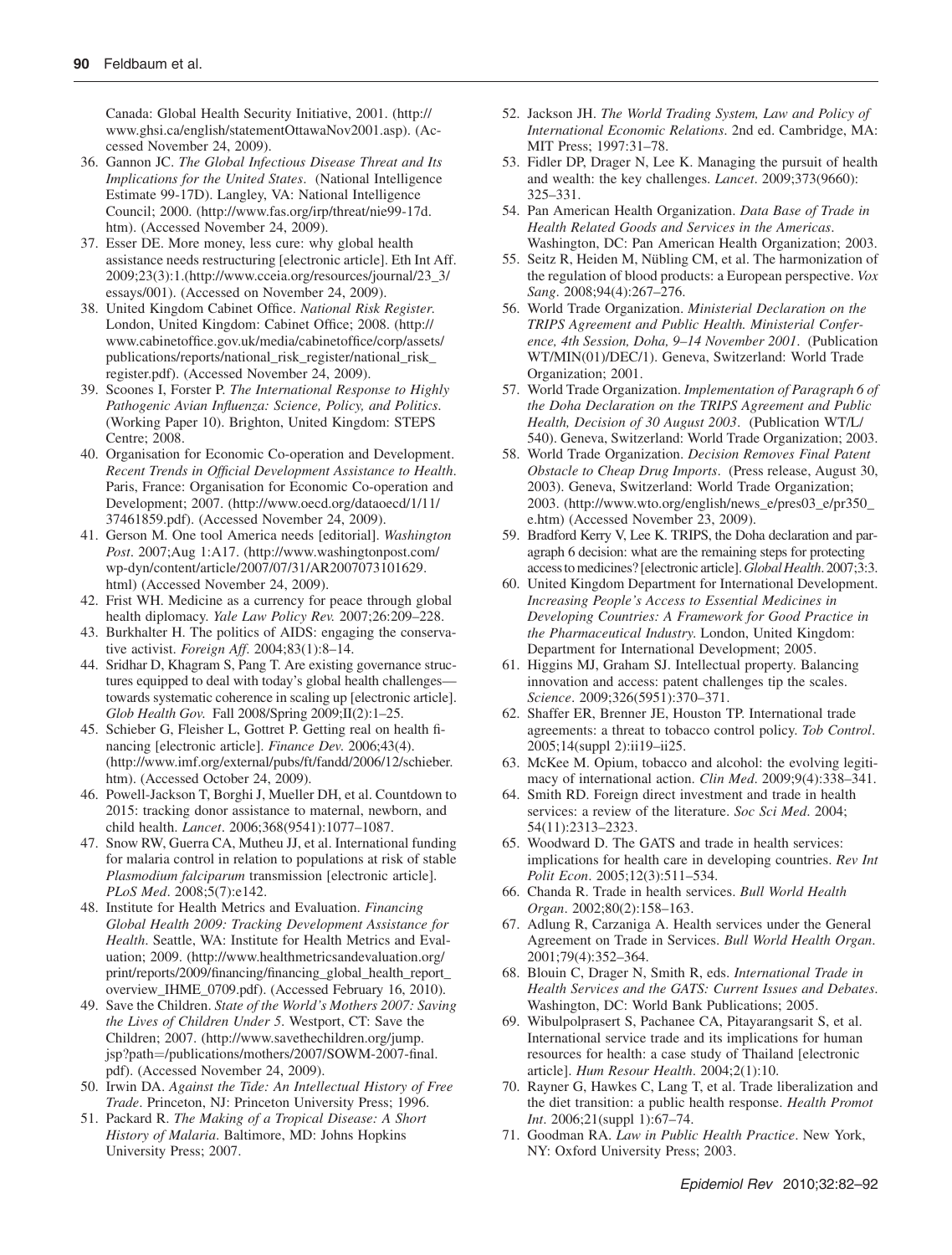- 72. Wigle R, Weerahewa J, Bredahl M, et al. Impacts of BSE on world trade in cattle and beef: implications for the Canadian economy. Can J Agric Econ. 2007;55(4):535–549.
- 73. Zepeda C, Salman M, Ruppanner R. International trade, animal health and veterinary epidemiology: challenges and opportunities. Prev Vet Med. 2001;48(4):261–271.
- 74. Elinder LS. Obesity, hunger, and agriculture: the damaging role of subsidies. BMJ. 2005;331(7528):1333–1336.
- 75. Shaffer ER, Waitzkin H, Brenner J, et al. Global trade and public health. Am J Public Health. 2005;95(1):23–34.
- 76. Lee K, Sridhar D, Patel M. Bridging the divide: global governance of trade and health. Lancet. 2009;373(9661):416–422.
- 77. Blouin C, Heymann J, Drager N, eds. Trade and Health: Towards Common Ground. Montreal, Quebec, Canada: McGill University Press; 2007.
- 78. Bettcher DW, Yach D, Guindon GE. Global trade and health: key linkages and future challenges. Bull World Health Organ. 2000;78(4):521–534.
- 79. World Health Assembly. WHA59.26. International Trade and Health. In: Resolutions. (Resolutions and Decisions of the 59th World Health Assembly). Geneva, Switzerland: World Health Organization; 2006:37–38. ([http://apps.who.int/gb/](http://apps.who.int/gb/ebwha/pdf_files/WHA59-REC1/e/Resolutions-en.pdf) [ebwha/pdf\\_files/WHA59-REC1/e/Resolutions-en.pdf](http://apps.who.int/gb/ebwha/pdf_files/WHA59-REC1/e/Resolutions-en.pdf)). (Accessed November 23, 2009).
- 80. Lee K, Koivusalo M. Trade and health: is the health community ready for action? [electronic article]. PLoS Med. 2005;2(1):e8.
- 81. Diplomacy White B. In: Baylis J, Smith S, eds. The Globalization of World Politics: An Introduction to International Relations. New York, NY: Oxford University Press; 2001: 317–330.
- 82. Fidler DP. The globalization of public health: the first 100 years of international health policy. Bull World Health Organ. 2001;79(9):842–849.
- 83. Fidler DP, Gostin LO. The new International Health Regulations: an historic development for international law and public health. J Law Med Ethics. 2006;34(1):85-94.
- 84. Baker MG, Forsyth AM. The new International Health Regulations: a revolutionary change in global health security. N Z Med J. 2007;120(1267):U2872.
- 85. Keogh-Brown MR, Smith RD. The economic impact of SARS: how does the reality match the predictions? Health Policy. 2008;88(1):110–120.
- 86. Sedyaningsih ER, Isfandari S, Soendoro T, et al. Towards mutual trust, transparency and equity in virus sharing mechanism: the avian influenza case of Indonesia. Ann Acad Med Singapore. 2008;37(6):482–488.
- 87. Calain P. From the field side of the binoculars: a different view on global public health surveillance. Health Policy Plan. 2007;22(1):13–20.
- 88. Davies SE. Securitizing infectious disease. Int Aff. 2008; 84(2):295–313.
- 89. Roemer R, Taylor A, Lariviere J. Origins of the WHO Framework Convention on Tobacco Control. Am J Public Health. 2005;95(6):936–938.
- 90. Peto R, Lopez AD, Boreham J, et al. Mortality from tobacco in developed countries: indirect estimation from national vital statistics. Lancet. 1992;339(8804):1268–1278.
- 91. Warner KE. The Framework Convention on Tobacco Control: opportunities and issues. Salud Publica Mex. 2008; 50(suppl 3):S283–S291.
- 92. Assunta M, Chapman S. Health treaty dilution: a case study of Japan's influence on the language of the WHO Framework Convention on Tobacco Control. J Epidemiol Community Health. 2006;60(9):751–756.
- 93. Glantz S, Mamudu HM, Hammond R. Tobacco industry attempts to counter the World Bank report Curbing the Epidemic and obstruct the WHO Framework Convention on Tobacco Control. Soc Sci Med. 2008;67(11):1690–1699.
- 94. Nakkash R, Lee K. The tobacco industry's thwarting of marketing restrictions and health warnings in Lebanon. Tob Control. 2009;18(4):310–316.
- 95. Oslo Ministerial Declaration—global health: a pressing foreign policy issue of our time. Lancet. 2007;369(9570): 1373–1378.
- 96. United Nations General Assembly. Resolution Adopted by the General Assembly. 63/33. Global Health and Foreign Policy. New York, NY: United Nations; 2009. [\(http://www.who.int/](http://www.who.int/entity/trade/events/UNGA_RESOLUTION_GHFP_63_33.pdf) [entity/trade/events/UNGA\\_RESOLUTION\\_GHFP\\_63\\_33.](http://www.who.int/entity/trade/events/UNGA_RESOLUTION_GHFP_63_33.pdf) [pdf\)](http://www.who.int/entity/trade/events/UNGA_RESOLUTION_GHFP_63_33.pdf). (Accessed August 2, 2009).
- 97. Chan M, Støre JG, Kouchner B. Foreign policy and global public health: working together towards common goals. Bull World Health Organ. 2008;86(7):498.
- 98. Gómez EJ. Brazil's blessing in disguise: how Lula turned an HIV crisis into a geopolitical opportunity. Foreign Policy. 2009;Jul 22. [\(http://www.foreignpolicy.com/articles/2009/07/](http://www.foreignpolicy.com/articles/2009/07/22/brazils_blessing_in_disguise) [22/brazils\\_blessing\\_in\\_disguise](http://www.foreignpolicy.com/articles/2009/07/22/brazils_blessing_in_disguise)). (Accessed November 29, 2009).
- 99. Ford N, Wilson D, Costa Chaves G, et al. Sustaining access to antiretroviral therapy in the less-developed world: lessons from Brazil and Thailand. AIDS. 2007;21(suppl 4):S21–S29.
- 100. Kaufmann JR, Feldbaum H. Diplomacy and the polio immunization boycott in Northern Nigeria. Health Aff (Millwood). 2009;28(4):1091–1101.
- 101. Vanderwagen W. Health diplomacy: winning hearts and minds through the use of health interventions. Mil Med. 2006;171(10 suppl. 1):3–4.
- 102. Feinsilver JM. Oil-for-doctors: Cuban medical diplomacy gets a little help from a Venezuelan friend. Nueva Sociedad. 2008;216:105–122.
- 103. Youde J. China's health diplomacy in Africa. China Int J. 2010;8(1):151–163.
- 104. Hotez P. Vaccine diplomacy: the multinational effort to eliminate disease might not only save lives but prevent conflict. Foreign Policy. 2001;May/Jun:68–69.
- 105. Fedoroff NV. Science diplomacy in the 21st century. Cell. 2009;136(1):9–11.
- 106. Lord KM, Turekian VC. Science and society. Time for a new era of science diplomacy. Science. 2007;315(5813): 769–770.
- 107. Yim ES, Callaway DW, Fares S, et al. Disaster diplomacy: current controversies and future prospects. Prehosp Disaster Med. 2009;24(4):291–293.
- 108. Kelman I. Hurricane Katrina disaster diplomacy. Disasters. 2007;31(3):288–309.
- 109. Ingram A. The new geopolitics of disease: between global health and global security. Geopolitics. 2005;10(3):522-545.
- 110. Takemi K, Jimba M, Ishii S, et al. Human security approach for global health. Lancet. 2008;372(9632):13–14.
- 111. King G, Murray CJL. Rethinking human security. Polit Sci Q. 2001–2002;116(4):585–610.
- 112. Buzan B, Waever O, de Wilde J. Security: A New Framework for Analysis. Boulder, CO: Lynne Rienner Publishers, Inc; 1998.
- 113. Baylis J. International and global security in the post-Cold War era. In: Baylis J, Smith S, eds. The Globalization of World Politics: An Introduction to International Relations. New York, NY: Oxford University Press; 2001:254–276.
- 114. Walt SM. The renaissance of security studies. Int Stud Q. 1991;35(2):211–239.